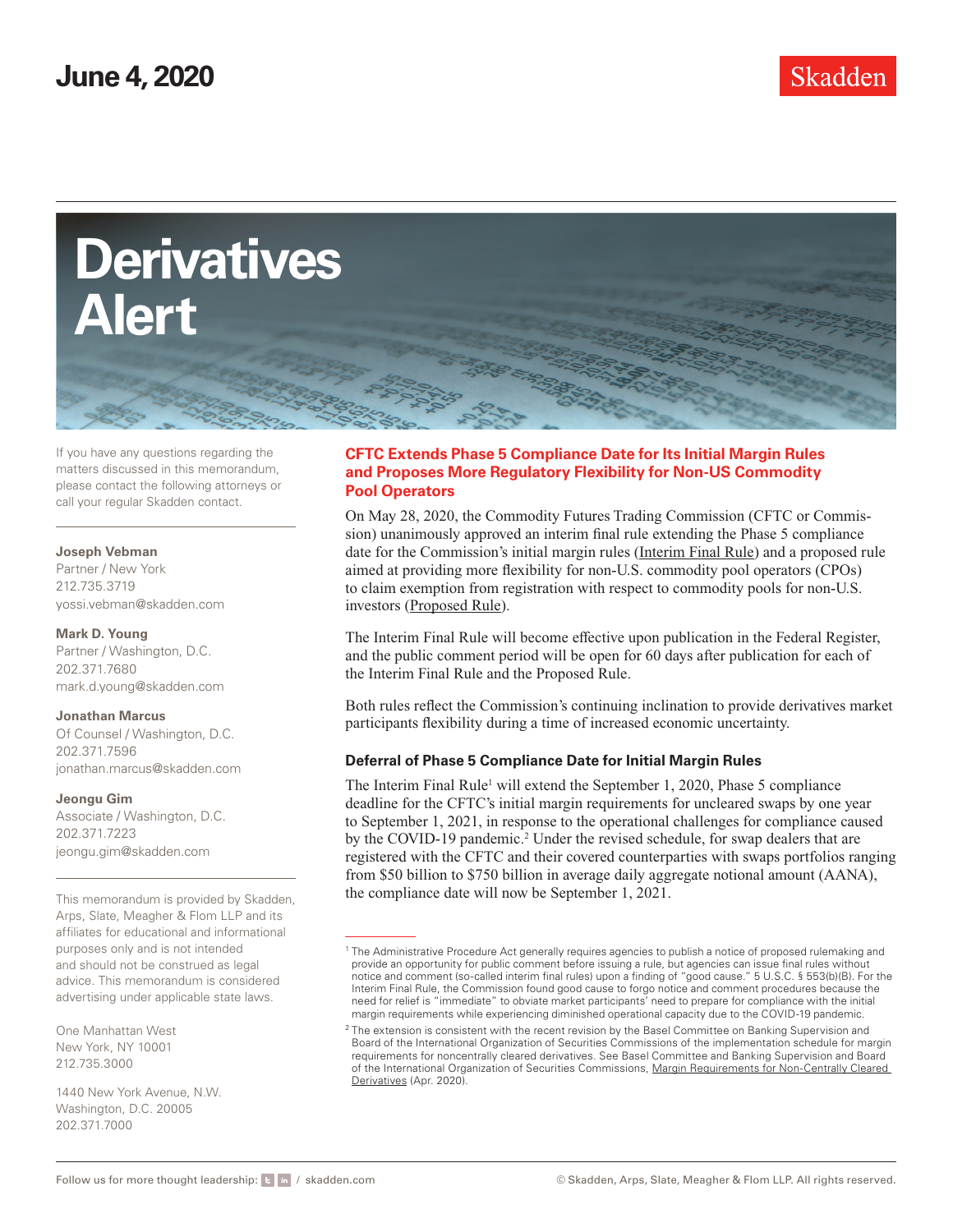# **Derivatives Alert**

Two months ago, the Commission added a sixth phase of initial margin rules compliance and provided an additional year for smaller entities with an AANA between \$8 billion and \$50 billion by extending their compliance date to September 1, 2021.3 Although the Interim Final Rule does not address the Phase 6 compliance date, which will now overlap with the Phase 5 compliance date, the Commission stated that it intends to issue a proposed rule with respect to the final compliance phase "in the near term."4

For additional background on the CFTC's initial margin requirements, please see our previous client alerts:

- "Prudential Regulators Finalize Margin Requirements for Non-Cleared Swaps," November 2, 2015; and
- "Final Phases of Initial Margin Requirements for Uncleared Swaps Expected To Spark Additional Margin Compliance Efforts," July 26, 2018.

## **More Flexibility for Non-US CPOs To Claim Exemption From Registration**

Section 4m(1) of the Commodity Exchange Act (CEA) generally requires a person that meets the definition of a "commodity pool operator" under CEA Section 1a(11) to register as such with the Commission.<sup>5</sup> At the same time, the CEA authorizes the Commission to include within, or exclude from, the CPO definition any person by rule or regulation if the Commission determines that such rule or regulation will effectuate the purposes of the CEA — thus exempting such person from the CPO registration requirement.<sup>6</sup>

CFTC Rule 3.10(c) provides one such exemption for CPOs that are located outside the United States and trade commodity interests only on behalf of non-U.S. persons (the 3.10 Exemption). Under the current 3.10 Exemption, however, a non-U.S. CPO cannot rely on it while also relying on another exemption or an exclusion for the operation of other commodity pools, or if registered as a CPO with respect to the operation of other commodity pools. As a result, a non-U.S. CPO that operates a combination of non-U.S. and U.S. commodity pools currently is required to either register all of its offshore pools with the Commission as if those pools were onshore pools, find another available exemption from registration or claim a regulatory exclusion with respect to those offshore pools.

As the Commission explains, the 3.10 Exemption is "intended to focus the Commission's resources on protecting U.S. participants" by obviating the CFTC's need to conduct oversight of non-U.S. CPOs whose pools have no U.S. investors. But the current restrictions on the 3.10 Exemption mean that the Commission is effectively required to oversee the operations of offshore pools that are located outside the United States and have no domestic participants.

The Proposed Rule aims to address that issue by providing more flexibility for non-U.S. CPOs in claiming the 3.10 Exemption. To that end, the Commission proposed three amendments to Rule 3.10(c):

- Allow non-U.S. CPOs to claim the Rule 3.10(c) exemption on a pool-by-pool basis and concurrently with other available relief from the CPO registration requirement.
	- The Proposed Rule would specify that the availability of the 3.10 Exemption is determined by whether all of the participants in a particular offshore pool, rather than the participants of all of the pools run by the non-U.S. CPO, are located outside the United States.
	- The Proposed Rule would also explicitly provide that claiming the 3.10 Exemption will not affect the ability of the non-U.S. CPO to claim other registration exemptions or regulatory exclusions with respect to other pools it operates that are not covered by the 3.10 Exemption.
- Provide a safe harbor that would allow a non-U.S. CPO to rely on the 3.10 Exemption even if the non-U.S. CPO cannot represent with certainty that the pools for which the 3.10 Exemption is claimed have no U.S. participants. To be eligible for the proposed safe harbor, the non-U.S. CPO would have to satisfy the following five conditions:
	- The offshore pool's offering materials and any underwriting or distribution agreements include clear, written prohibitions on the offshore pool's offering to participants located in the United States and on U.S. ownership of the offshore pool's participation units;
	- The offshore pool's documents and offering materials: (a) are reasonably designed to preclude persons located in the United States from participating, and (b) include mecha-

<sup>&</sup>lt;sup>3</sup> See Margin Requirements for Uncleared Swaps for Swap Dealers and Major Swap Participants, 85 Fed. Reg. 19878 (Apr. 9, 2020).

<sup>4</sup> The Commission noted that without an extension of the final compliance phase, approximately 700 entities would come into the scope of the initial margin requirements simultaneously on September 1, 2021.

<sup>5</sup> See 7 U.S.C. § 6m(1). A CPO is defined as any person "engaged in a business that is of the nature of a commodity pool, investment trust, syndicate, or similar form of enterprise, and who, in connection therewith, solicits, accepts, or receives from others, funds, securities, or property, either directly or through capital contributions, the sale of stock or other forms of securities, or otherwise, for the purpose of trading in commodity interests," which include futures, options, swaps, and certain leveraged foreign currency or retail commodity transactions. Id. § 1a(11)(A). A "commodity pool" is defined as "any investment trust, syndicate, or similar form of enterprise operated for the purpose of trading in commodity interests." Id. § 1a(10)(A).